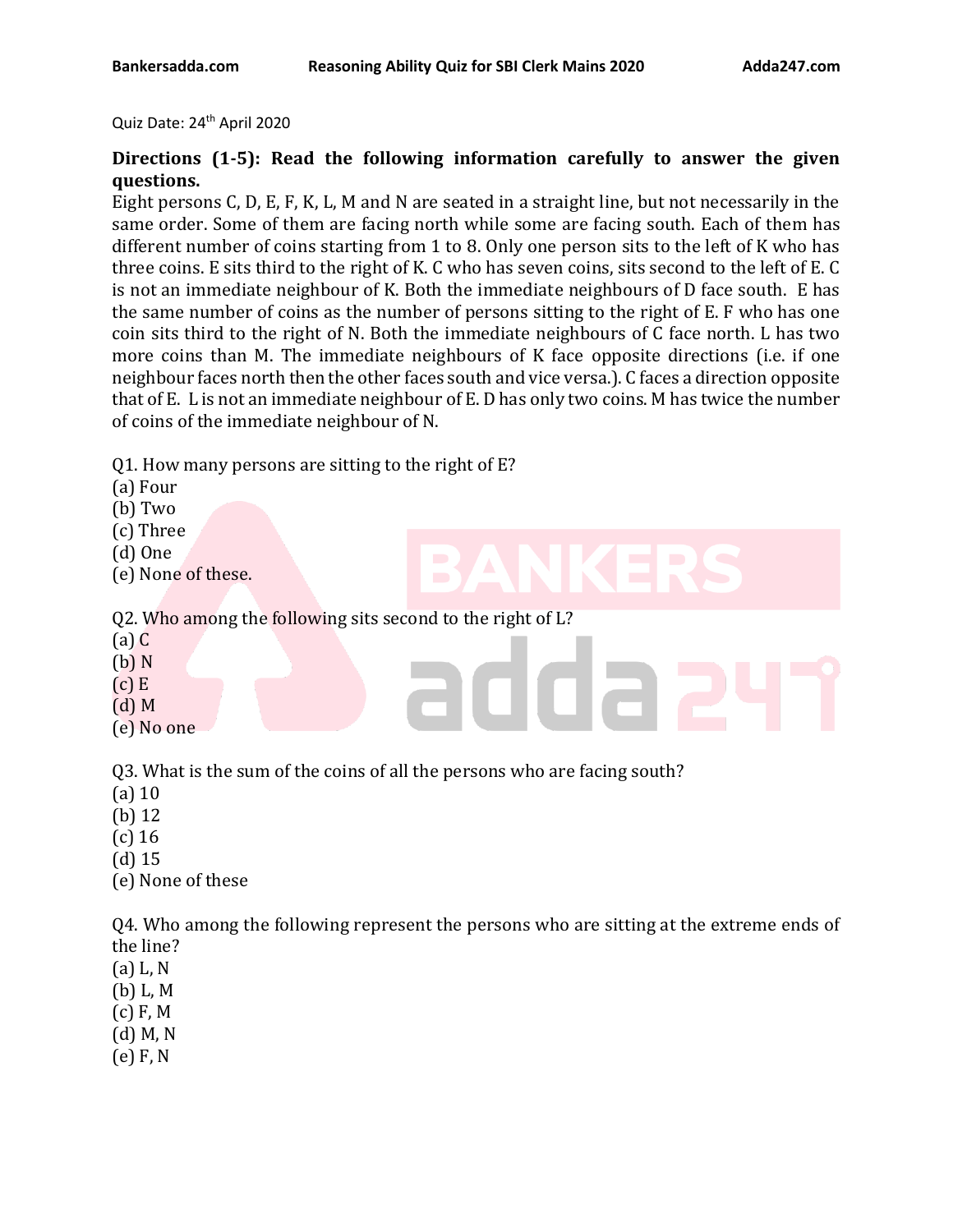Q5. How many persons sit between K and the person who has second highest number of coins?

- (a) Four
- (b) Three
- (c) More than four
- (d) Two
- (e) One

### **Directions (6-10): In the following questions, the symbols @, \$, \*, # and δ used with the following meaning as illustrated below:**

'P \$ Q' means 'P is not smaller than Q'

'P@Q' means 'P is neither smaller than nor equal to Q'

'P # Q' means 'P is neither greater than nor equal to Q'

'P δ Q means "P is neither greater than nor smaller than Q'

'P \*Q' means 'P is not greater than Q'

Now, in each of the following questions assuming the given statements to be true, find which of the four conclusions I, II, III and IV is/are definitely true and give your answer accordingly.

Q6.<br>Statements:  $K\delta$  J, J \$ I, I # S, S\* M **Conclusions:**  $I. M @ I$ II. S @ K III. I  $\delta$  K IV.  $I \# K$ (a) Only I is true (b) Only III is true (c) Only IV is true (d) Only either III or IV is true (e) Only either III or IV and I are true

# addaa

# Q7.

**Statements:**  $Z * A$ ,  $Z * Q$ ,  $Q \# C$ ,  $C \oslash Q$ Conclusions:  $I. O # Q$ II. A  $@C$ III.  $Z \# C$ IV. A  $@$  O (a) None is true (b) Only I is true (c) Only II is true (d) Only III is true (e) Only IV is true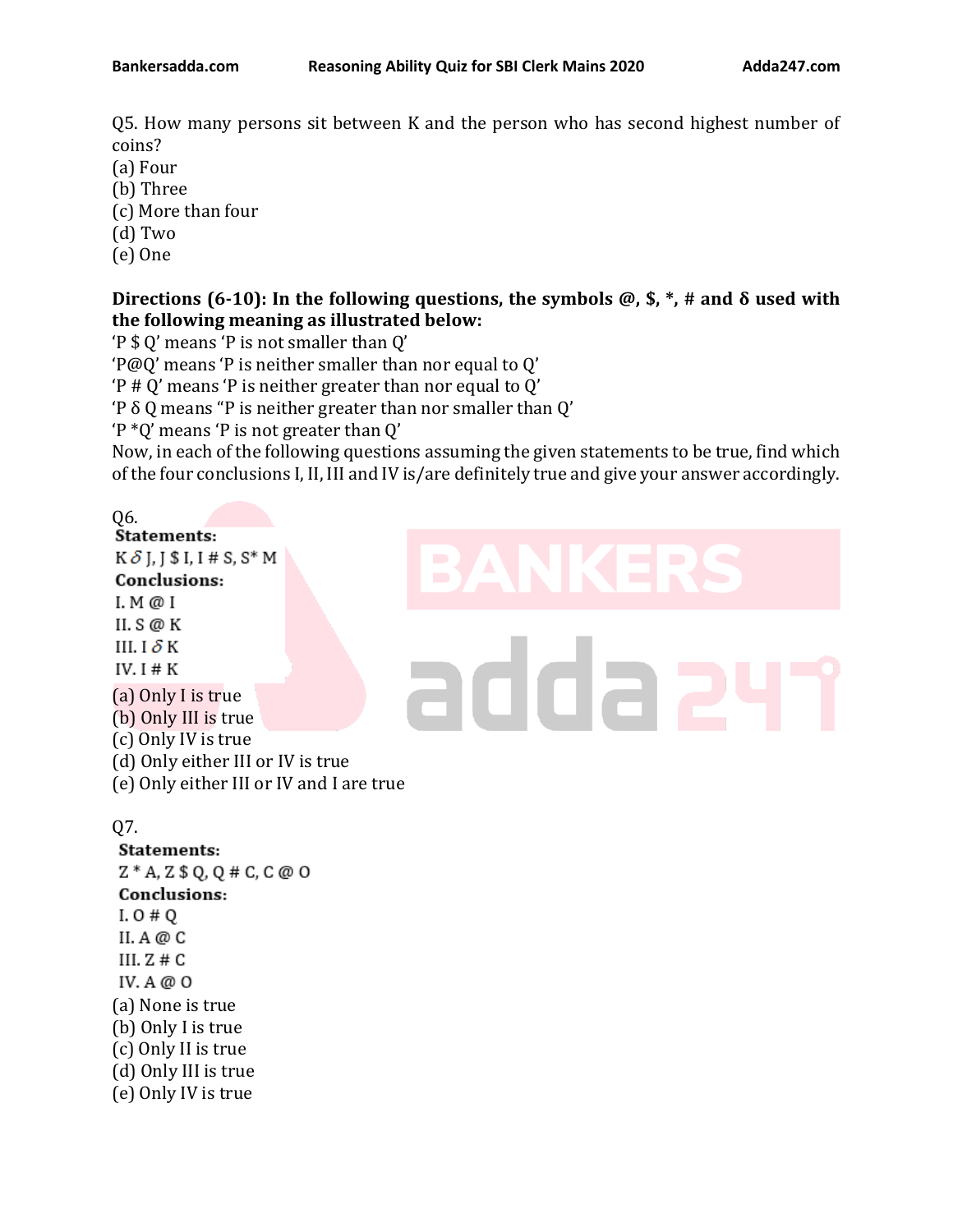## Q8. **Statements:** Y @ W, W # X, X  $\delta$  V, V  $*$  A Conclusions:  $I. A $X$ II.  $V @ W$ III. Y @ A IV.  $W \# A$ (a) Only I, II and III are true (b) Only I, II and IV are true (c) Only II, III and IV are true (d) Only I, III and IV are true (e) All I, II, III and IV are true

### Q9.

### Statements:

 $L# I, I * N, N @ Y, Y $F$ Conclusions:  $I. F \# I$ II.  $F \# N$ III.  $I \# Y$ IV.  $N @ L$ (a) Only II and III are true (b) Only III and IV are true (c) Only I, III and IV are true (d) All I, II, III and IV are true (e) Only II and IV are true.

# adda a

### Q10.

Statements:  $S $T,T \oslash R$ , R \* Q, Q # P Conclusions:  $I. P @ T$ II.  $S$  \$ Q III. T @ P IV.  $S \oslash R$ (a) Only I and II are true (b) Only I is true (c) Only III and IV are true (d) Only III is true (e) Only IV is true

**Direction (11-15): Study the following information carefully and answer the questions given below:**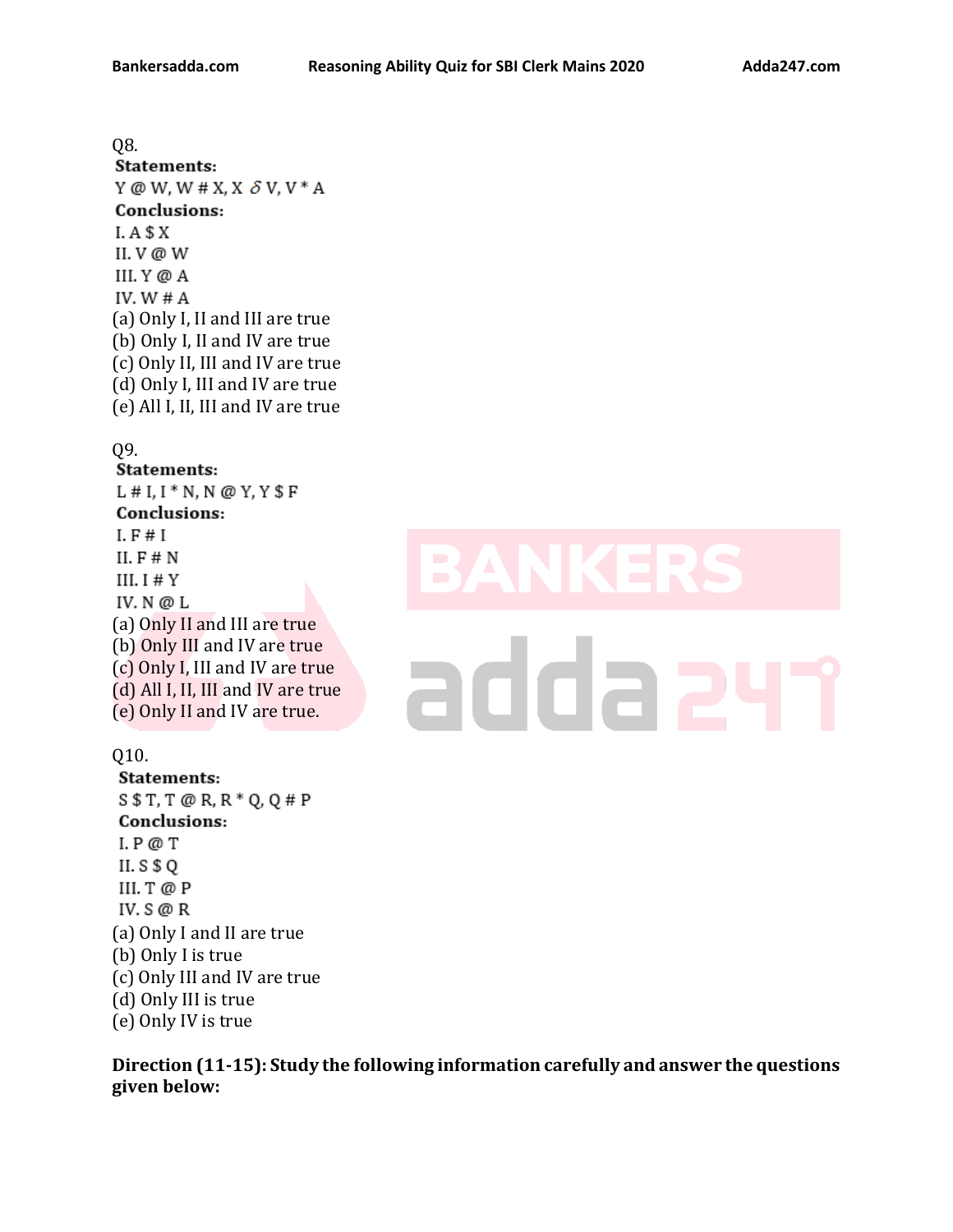Six Cars i.e. A, B, C, D, E, F are standing in a row facing north at a distance which is a successive multiple of 4 in an increasing order from the left. Only two Cars are standing between B and C. Only two cars stand between the car which is standing Second to the right of car B and F. Car A stand next to E. Only two cars stand between Car E and D, which does not stand next to C. Total distance between the Car B and Car A is 36. Now, Car E is moving towards North direction and after going 10m, it turns to right and goes 18m. Then, it takes left turn and goes 10m and reach to point M. Car F is moving towards South direction and after going 15m it takes right turn and goes 8m to reach point K. Car A is moving towards south and after moving 15m it takes right turn and goes 40m to reach at point X.

Q11. What is the shortest distance between Car F and point X?

- (a) 8m
- (b) 21m
- (c) 17m
- (d) 24m
- (e) None of these

Q12. In which direction point A is with respect to point M?

- (a) North-west
- (b) North
- (c) South-east
- (d) South
- (e) None of these

Q13. What is the total distance between Car D and Car E?

- (a) 24m
- (b) 16m
- (c) 40m
- (d) 32m
- (e) None of these

Q14. In which direction and at what distance point K is with respect to Car X?

- (a) 16m east
- (b) 16m west
- (c) 12m North
- (d) 8m South
- (e) None of these

Q15. If Car B moves 18m in South to reach point Y, then what is the shortest distance between point Y and point X?

- (a)  $\sqrt{32}$ m
- (b) 6m
- (c) 4m
- (d) 5m
- (e) None of these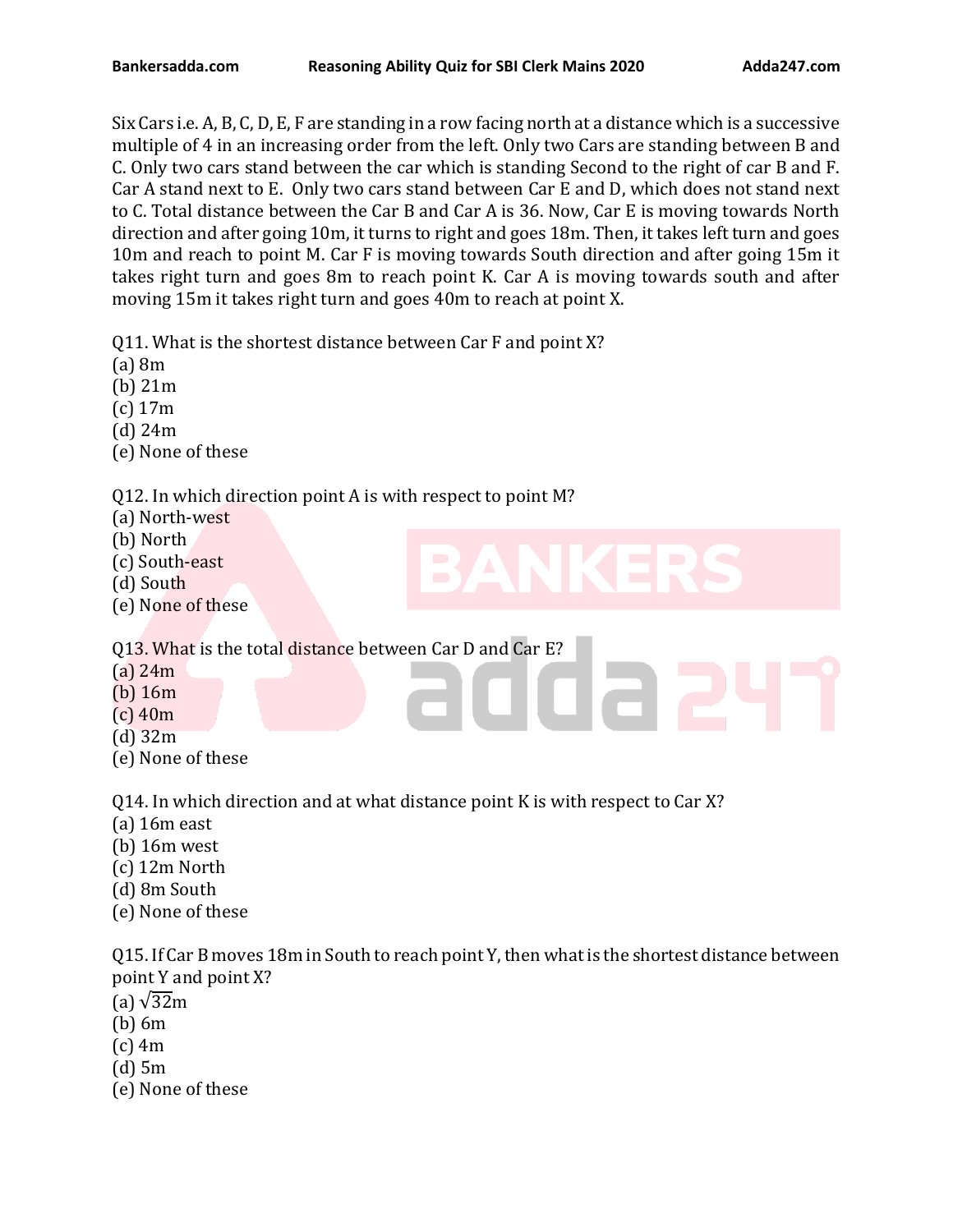